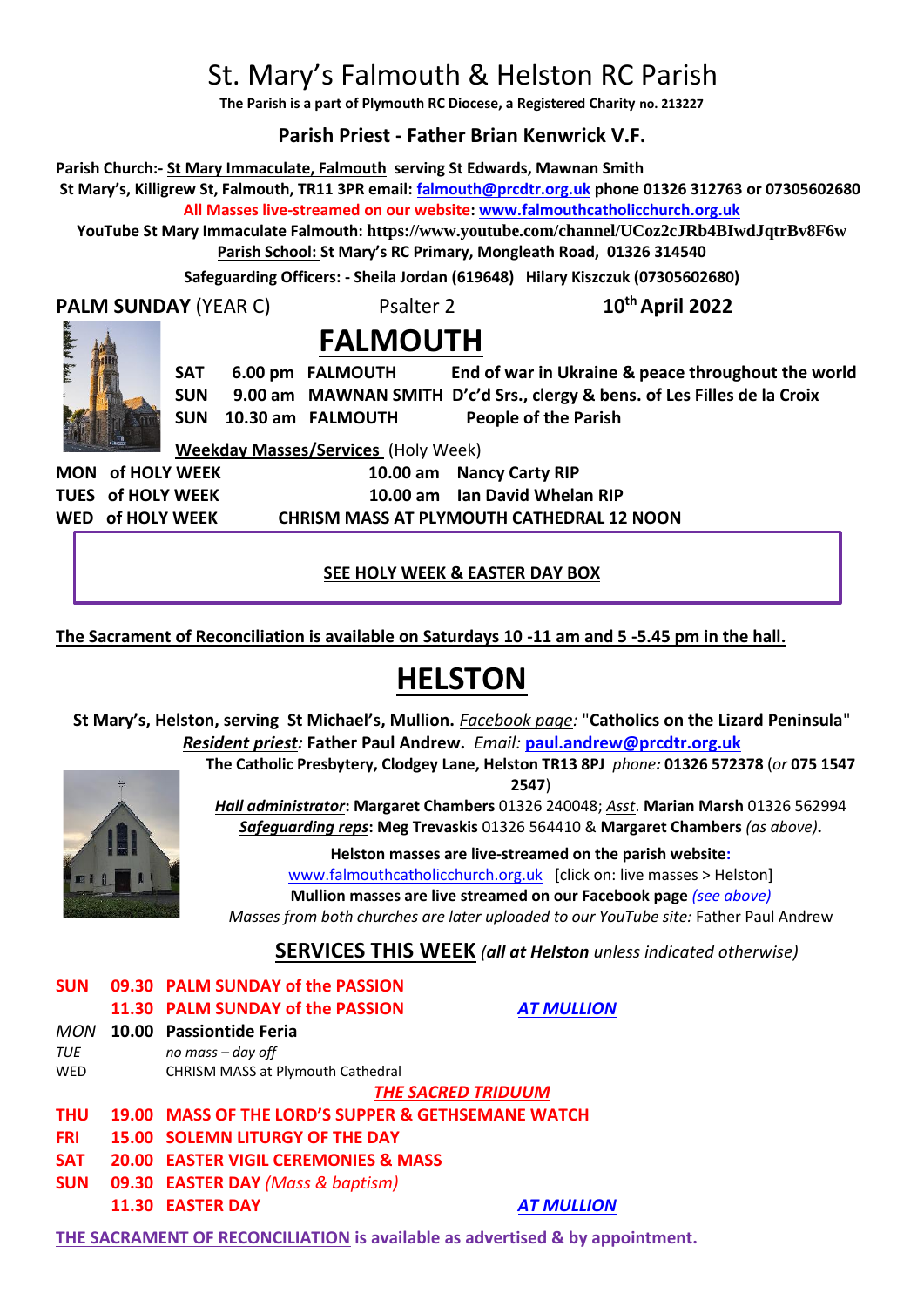## **Helston & Mullion News**

## **A VERY WARM WELCOME to all who are worshipping with us today**.

There is **coffee or tea after mass on Sundays** in the church hall at Helston.

**Please make sure you have a copy** of the **HOLY WEEK timetable** from the back of our churches. The **Wednesday morning bible study session** in Mullion at 11.00 resumes on 20<sup>th</sup>.

**Walk of Witness**

**FRI 11.00 Stations of the Cross & Walk of Witness** *AT ST MELLANUS IN MULLION*

**SAT 11.00 Walk of Witness in Coronation Park**

On **WEDNESDAY 13th** at 10 am there will be an

**EASTER CLEAN at Helston.** We would appreciate many volunteers coming to spring clean our church, ready for Easter. Many thanks to all our faithful cleaners throughout the year.

*There appears to be a problem with watching the livestreamed mass at Helston on the ChurchCam app. Please use the parish website instead, as this appears to be OK (details on the front page).*

COLLECTION REPORT *(excludes Standing Orders)*:

27/03/22: Helston £96.50; Mullion £97.10;

Envelopes: £106.00;

## TOTAL £299.60

Can we please urge you to think about giving by Standing Order & (for tax payers) using Gift Aid.

## **Forms are available in both churches.**

The annual **Gift Aid Envelopes** for those who use them, are now ready for collection from Fr Paul.

## **DATES FOR YOUR DIARY**

**Tues. 19th:** Day off (returning to Weds. next week) **Weds. 20th:** 10.30 mass at Mullion (NOT Friday) and Bible Study session after.

**Thu. 21st:** 19.00 Church meeting at Helston to discuss arrangements for the Platinum Jubilee.

**Fri. 22nd:** no mass – Finance Committee meeting

**St George's Day** this year will be kept on **Tuesday, 26th April** (because 23rd falls in Easter Week). Fri. 29<sup>th</sup>: Coffee at the Chocolate Factory (?) after the mass at Mullion.

*Father Paul hopes to take an Easter break from Mon 2nd to Sat 7th May, so no services that week.***St George's Day** this year will be kept on **Tuesday, 26th April** (because 23rd falls in Easter Week).

## **Falmouth & Mawnan Smith News**

## **First Holy Communion**

The children's classes will resume after the Easter break.

## **Walk of Witness**

**Good Friday** Beginning at Emmanuel Baptist Church at 9.45 am and ending at Falmouth Parish Church of King Charles the Martyr.

#### **Mass Intentions**

A recent conversation has prompted me to share these words. I will always try to celebrate Mass on the date requested. However, there will be times when this will not be possible even when you have been given a date for the Mass. Requiem Masses always take priority even over booked Masses. This is because Masses are sometimes booked for weeks ahead and this could result in a family having to wait for a Requiem Mass a considerable time after their loved one died. This would not be desirable, practical and certainly not pastoral. Therefore I ask for your patience and understanding if your booked Mass has to be changed.

## **St Mary's Fairtrade Stall**

As our monthly Fairtrade stall takes place after coffee in the parish hall on the third Sunday of the month, the stall is cancelled this month as the third Sunday in April is Easter Sunday.

Our next stall will take place Sunday 15<sup>th</sup> May 2022.

**News for Students Enjoy your Easter break**. We look forward to seeing you for **Food4Soul on Monday 25th April**

**Thank you to Eve O'Connor** and to everyone who sponsored Eve for her Walk Against Hunger for CAFOD.

Eve raised £800 by walking 200km, equivalent to 5km day throughout the 40 days of Lent.

## **Regular Events at Falmouth**

Mondays – Brownies & Guides 3.45 pm Wednesdays – Craft Club 10 am -12 noon Wednesdays - Table Tennis – 3.30 – 5.00 pm 1 st Tuesday – coffee morning – 10.45 am 2<sup>nd</sup> Tuesday - Justice & Peace 2.00 pm Last Tuesday – Living with Loss 2.00 pm 3 rd Sunday – Fairtrade after 10.30 Mass



**Easter Eggs for Seafarers** More eggs delivered due to your generosity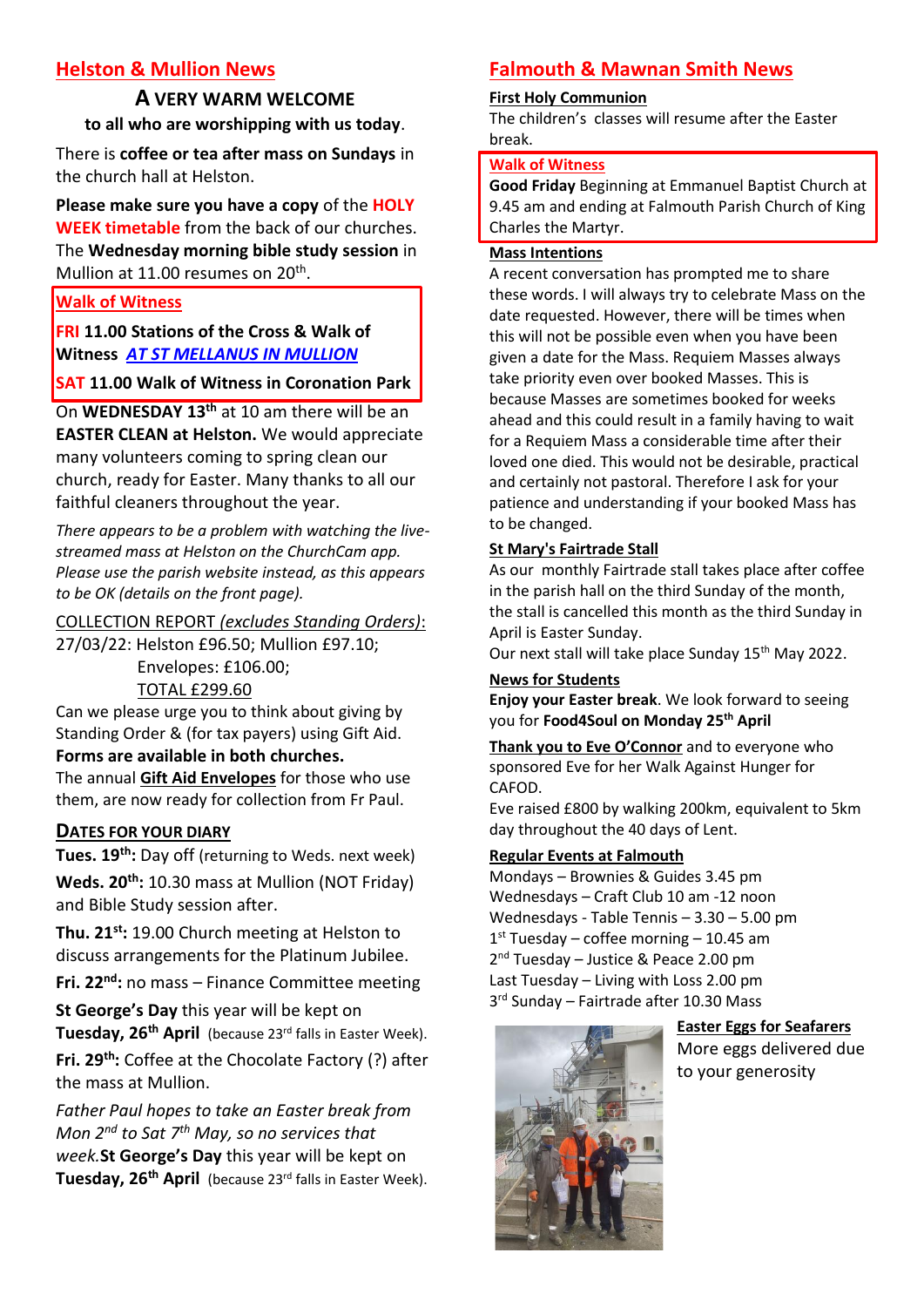## **News for All 4 Churches**

## **Easter Blessing of Food**

Father Jacek will be available to bless food, which is traditional for Polish speakers, in the Parish Hall on Holy Saturday morning between 10.00 am and 12 noon.

#### **Father Brian**

needs your **right foot**. At the Maundy Thursday Mass Father Brian will celebrate the traditional washing of feet of parishioners. Please volunteer if you can. There is a form at the back of church. Thank you.

#### **Cornwall Hospice Care - knitathon**

Our next event for raising money for Cornwall Hospice Care is a sponsored knit on Tuesday 12<sup>th</sup> April. This is Taking place at the Penmere Manor Hotel at 2.30 pm. Both Pat Fitzpatrick and Christine Morris have sponsor forms. All you need is one ball of double knitting wool and a pair of no 8 knitting needles. If you do not want to knit still come along - you can always sponsor someone who is knitting!! we look forward to seeing you there!

**CALLING ALL WOMEN** – take up your spiritual arms! Come and pray a public Rosary for peace in the Ukraine.

Time: 11am on Saturday 9th and 30<sup>th</sup> April; Place: on Lemon Quay, outside the Hall for Cornwall.

## **JUSTICE AND PEACE**

Our ecumenical Justice and Peace group meets on Tuesday . April 12<sup>th</sup> at 2pm in St Mary's Church Hall Falmouth

This month we will be focussing on Poverty, and "Christians Against Poverty", a local Christian Debt Counselling Initiative which helps lift people out of poverty.

After our refreshments break , we will praying for Peace and for those Persecuted for their Religious Beliefs.

All are welcome to come and join us in seeking Justice and Peace in our troubled world today.

## **CAFOD**

Thank you for your generosity we have sent £1,412 from the Lent Family Fast Day.

#### **Ukraine Appeal**

Thank you for your generosity we raised £575 .

#### **Catechetical Camps**

**Junior Cam**p 7<sup>th</sup> – 12<sup>th</sup> August (School Years 3-6) Senior Camp 31<sup>st</sup> July -5<sup>th</sup> August

(Grangehurst) (School years 7 -10) **St Petroc's Camp** 31<sup>st</sup> July - 5th August (St Rita's, Honiton) (School years 11-12) **Camp fee: £210. Contact office for details.**

| <b>Holy Week &amp; Easter Day</b>                                      |                        |
|------------------------------------------------------------------------|------------------------|
| <b>Falmouth</b>                                                        | <b>Helston</b>         |
| <b>Palm Sunday</b>                                                     |                        |
| Saturday 9 <sup>th</sup> April Falmouth Vigil 6.00 pm                  |                        |
| Sunday 10 <sup>th</sup> April                                          |                        |
| <b>Mawnan Smith 9.00 am</b>                                            | Helston 9.30 am        |
| Falmouth 10.30 am                                                      | Mullion 11.30 am       |
| Monday 11 <sup>th</sup> April                                          |                        |
| Falmouth 10.00 am                                                      | Helston 10.00 am       |
| Tuesday 12 <sup>th</sup> April                                         |                        |
| Falmouth 10.00 am                                                      | <b>Helston no Mass</b> |
| Wednesday 13 <sup>th</sup> April - Chrism Mass at Cathedral at 12 noon |                        |
| Maundy Thursday - Mass of the Lord's Supper (with watching)            |                        |
| Falmouth 7.00 pm                                                       | Helston 7.00 pm        |
| <b>Good Friday - Celebration of Lord's Passion</b>                     |                        |
| Falmouth 3.00 pm                                                       | Helston 3.00 pm        |
| <b>Holy Saturday - Easter Vigil</b>                                    |                        |
| Falmouth 8.00 pm                                                       | Helston 8.00 pm        |
| <b>Easter Sunday</b>                                                   |                        |
| <b>Mawnan Smith 9.00 am</b>                                            | Helston 9.30 am        |
| Falmouth 10.30 am                                                      | Mullion 11.30 am       |